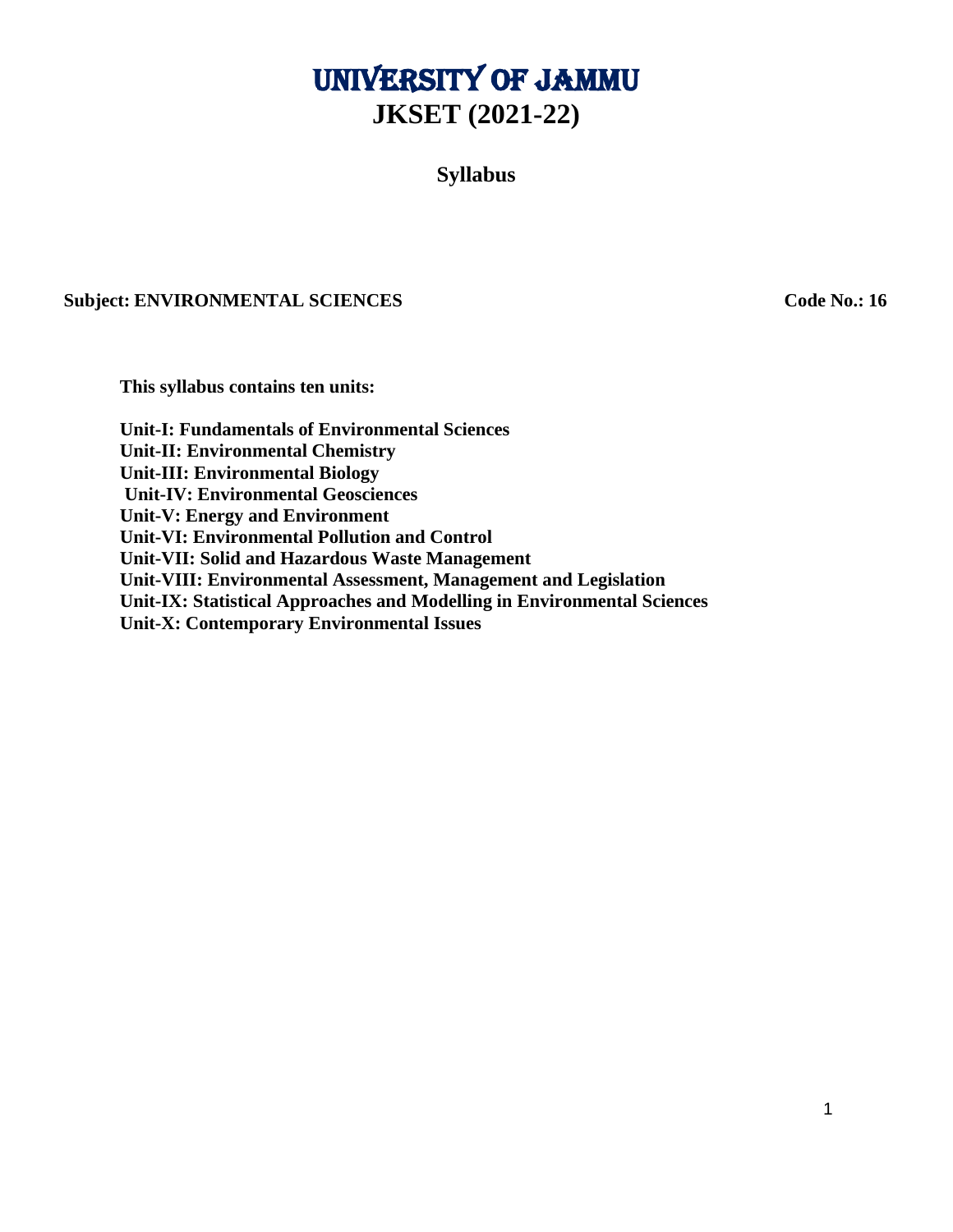# **Unit-I: Fundamentals of Environmental Sciences**

Definition, Principles and Scope of Environmental Science.

Structure and composition of atmosphere, hydrosphere, lithosphere and biosphere.

Laws of thermodynamics, heat transfer processes, mass and energy transfer across various interfaces, material balance.

Meteorological parameters - pressure, temperature, precipitation, humidity, mixing ratio, saturation mixing ratio, radiation and wind velocity, adiabatic lapse rate, environmental lapse rate. Wind roses.

Interaction between Earth, Man and Environment. Biogeographic provinces of the world and agroclimatic zones of India. Concept of sustainable development.

Natural resources and their assessment. Remote Sensing and GIS: Principles of remote sensing and GIS. Digital image processing and ground truthing. Application of remote sensing and GIS in land cover/land use planning and management (urban sprawling, vegetation study, forestry, natural resource), waste management and climate change.

Environmental education and awareness. Environmental ethics.

# **Unit-II: Environmental Chemistry**

Fundamentals of Environmental Chemistry: Classification of elements, Stoichiometry, Gibbs' energy, chemical potential, chemical kinetics, chemical equilibria, solubility of gases in water, the carbonate system, unsaturated and saturated hydrocarbons, radioisotopes.

Composition of air. Particles, ions and radicals in the atmosphere. Chemical speciation. Chemical processes in the formation of inorganic and organic particulate matters, thermochemical and photochemical reactions in the atmosphere, Oxygen and Ozone chemistry. Photochemical smog.

Hydrological cycle. Water as a universal solvent. Concept of DO, BOD and COD. Sedimentation, coagulation, flocculation, filtration, pH and Redox potential (Eh).

Inorganic and organic components of soils. Biogeochemical cycles – nitrogen, carbon, phosphorus and sulphur.

Toxic chemicals: Pesticides and their classification and effects. Biochemical aspects of heavy metals  $(Hg, Cd, Pb, Cr)$  and metalloids  $(As, Se)$ .  $CO, O<sub>3</sub>$ , PAN, VOC and POP. Carcinogens in the air.

Principles of analytical methods: Titrimetry, Gravimetry, Bomb Calorimetry, Chromatography (Paper Chromatography, TLC, GC and HPLC), Flame photometry, Spectrophotometry (UV-VIS, AAS, ICP-AES, ICP-MS), Electrophoresis, XRF, XRD, NMR, FTIR, GC-MS, SEM, TEM.

# **Unit-III: Environmental Biology**

Ecology as an inter-disciplinary science. Origin of life and speciation. Human Ecology and Settlement.

Ecosystem Structure and functions: Structures - Biotic and Abiotic components. Functions - Energy flow in ecosystems, energy flow models, food chains and food webs. Biogeochemical cycles, Ecological succession. Species diversity, Concept of ecotone, edge effects, ecological habitats and niche. Ecosystem stability and factors affecting stability. Ecosystem services.

Basis of Ecosystem classification. Types of Ecosystem: Desert (hot and cold), forest, rangeland, wetlands, lotic, lentic, estuarine (mangrove), Oceanic.

Biomes: Concept, classification and distribution. Characteristics of different biomes: Tundra, Taiga, Grassland, Deciduous forest biome, Highland Icy Alpine Biome, Chapparal, Savanna, Tropical Rain forest.

Population ecology: Characteristics of population, concept of carrying capacity, population growth and regulations. Population fluctuations, dispersion and metapopulation. Concept of 'r' and 'k' species. Keystone species.

Community ecology: Definition, community concept, types and interaction - predation, herbivory, parasitism and allelopathy. Biological invasions.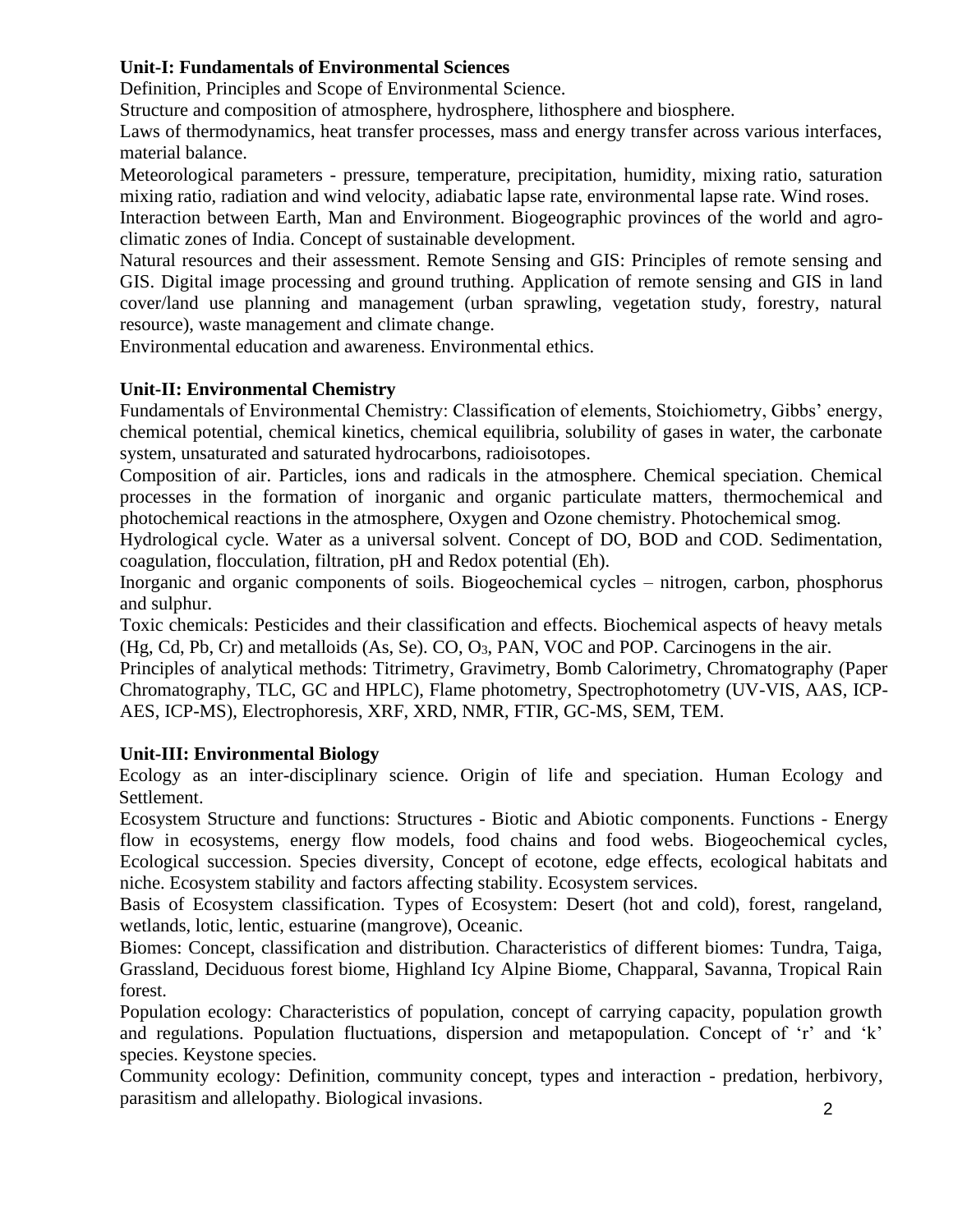Biodiversity and its conservation: Definition, types, importance of biodiversity and threats to biodiversity. Concept and basis of identification of 'Hotspots'; hotspots in India. Measures of biodiversity. Strategies for biodiversity conservation: *in situ*, *ex situ* and *in vitro* conservation. National parks, Sanctuaries, Protected areas and Sacred groves in India. Concepts of gene pool, biopiracy and bio-prospecting. Concept of restoration ecology. Extinct, Rare, Endangered and Threatened flora and fauna of India.

Concept of Industrial Ecology.

Toxicology and Microbiology: Absorption, distribution and excretion of toxic agents, acute and chronic toxicity, concept of bioassay, threshold limit value, margin of safety, therapeutic index, biotransformation. Major water borne diseases and air borne microbes.

Environmental Biotechnology: Bioremediation – definition, types and role of plants and microbes for *in situ* and *ex situ* remediation. Bioindicators, Biofertilizers, Biofuels and Biosensors.

## **Unit-IV: Environmental Geosciences**

Origin of earth. Primary geochemical differentiation and formation of core, mantle, crust, atmosphere and hydrosphere. Concept of minerals and rocks. Formation of igneous and metamorphic rocks. Controls on formation of landforms - tectonic including plate tectonic and climatic. Concept of steady state and equilibrium, Energy budget of the earth. Earth's thermal environment and seasons. Coriolis force, pressure gradient force, frictional force, geo-strophic wind field, gradient wind. Climates of India, western disturbances, Indian monsoon, droughts, *El Nino*, *La Nina*. Concept of residence time and rates of natural cycles. Geophysical fields.

Weathering including weathering reactions, erosion, transportation and deposition of sediments. Soil forming minerals and process of soil formation, Identification and characterization of clay minerals, Soil physical and

chemical properties, soil types and climate control on soil formation, Cation exchange capacity and mineralogical controls.

Geochemical classification of elements, abundance of elements in bulk earth, crust, hydrosphere and biosphere. Partitioning of elements during surficial geologic processes, Geochemical recycling of elements. Paleoclimate.

Distribution of water in earth, hydrology and hydrogeology, major basins and groundwater provinces of India, Darcy's law and its validity, groundwater fluctuations, hydraulic conductivity, groundwater tracers, land subsidence, effects of excessive use of groundwater, groundwater quality. Pollution of groundwater resources, Ghyben-Herzberg relation between fresh-saline water.

Natural resource exploration and exploitation and related environmental concerns. Historical perspective and conservation of non-renewable resources.

Natural Hazards: Catastrophic geological hazards - floods, landslides, earthquakes, volcanism, avalanche, tsunami and cloud bursts. Prediction of hazards and mitigation of their impacts.

#### **Unit-V: Energy and Environment**

Sun as source of energy; solar radiation and its spectral characteristics. Fossil fuels: classification, composition, physico-chemical characteristics and energy content of coal, petroleum and natural gas. Shale oil, Coal bed Methane, Gas hydrates. Gross-calorific value and net-calorific value.

Principles of generation of hydro-power, tidal energy, ocean thermal energy conversion, wind power, geothermal energy, solar energy (solar collectors, photo-voltaic modules, solar ponds).

Nuclear energy - fission and fusion, Nuclear fuels, Nuclear reactor – principles and types. Bioenergy: methods to produce energy from biomass.

Environmental implications of energy use; energy use pattern in India and the world, emissions of CO<sup>2</sup> in developed and developing countries including India, radiative forcing and global warming. Impacts of large scale exploitation of solar, wind, hydro and nuclear energy sources.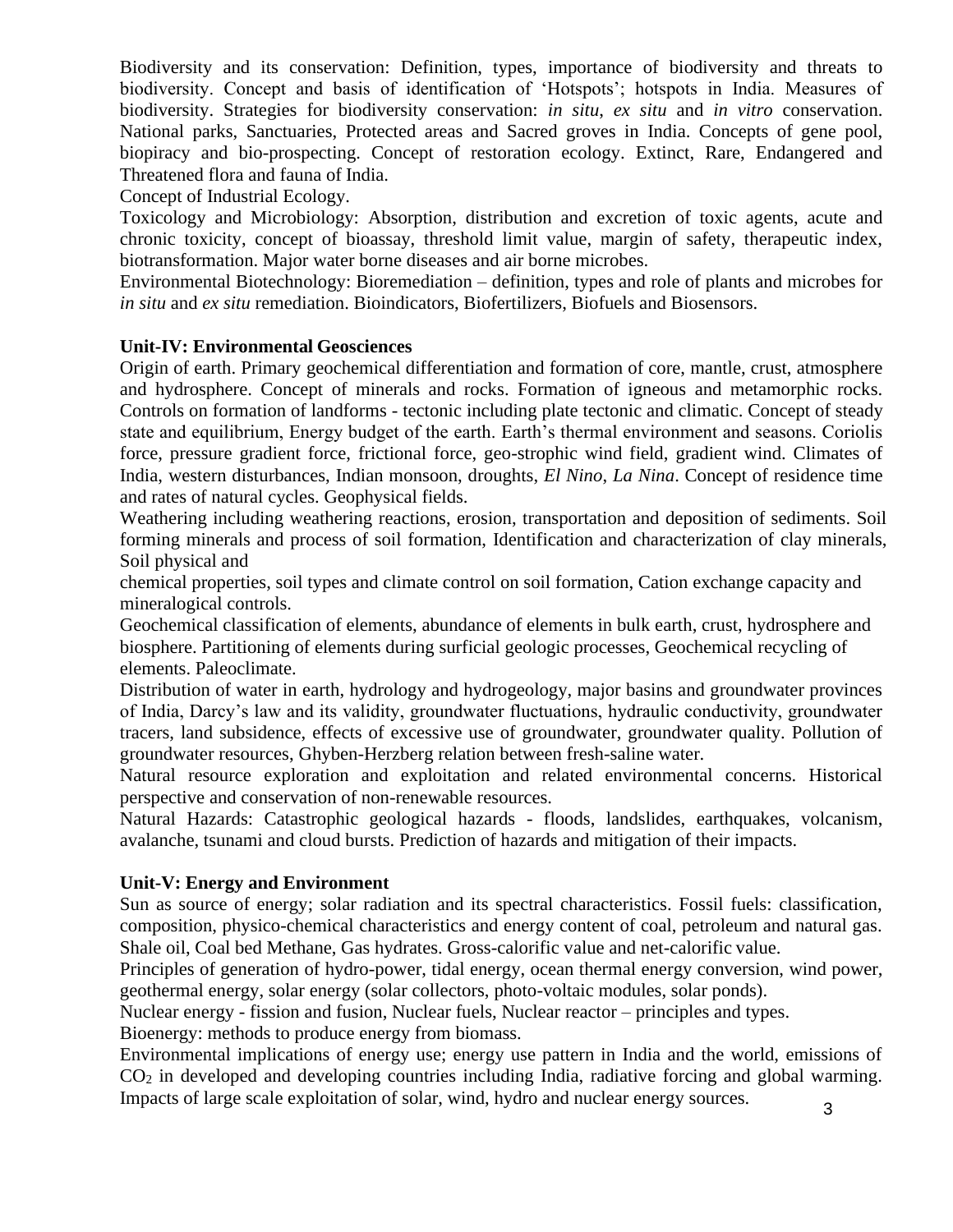## **Unit-VI: Environmental Pollution and Control Air Pollution:**

Sources and types of Pollutants - Natural and anthropogenic sources, primary and secondary pollutants. Criteria air pollutants. Sampling and monitoring of air pollutants (gaseous and particulates); period, frequency and duration of sampling. Principles and instruments for measurements of (i) ambient air pollutants concentration and (ii) stack emissions. Indian National Ambient Air Quality Standards. Impact of air pollutants on human health, plants and materials. Acid rain. Dispersion of air pollutants. Mixing height/depth, lapse rates, Gaussian plume model, line source model and area source model. Control devices for particulate matter: Principle and working of: settling chamber, centrifugal collectors, wet collectors, fabric filters and electrostatic precipitator. Control of gaseous pollutants through adsorption, absorption, condensation and combustion including catalytic combustion. Indoor air pollution, Vehicular emissions and Urban air quality.

## **Noise Pollution:**

Sources, weighting networks, measurement of noise indices  $(L_{eq}, L_{10}, L_{90}, L_{50}, L_{DN}, TNI)$ . Noise dose and Noise Pollution standards. Noise control and abatement measures: Active and Passive methods. Vibrations and their measurements. Impact of noise and vibrations on human health.

## **Water Pollution:**

Types and sources of water pollution. Impact on humans, plants and animals. Measurement of water quality parameters: sampling and analysis for pH, EC, turbidity, TDS, hardness, chlorides, salinity, DO, BOD, COD, nitrates, phosphates, sulphates, heavy metals and organic contaminants. Microbiological analysis – MPN. Indian standards for drinking water (IS:10500, 2012). Drinking water treatment: Coagulation and flocculation, Sedimentation and Filtration, Disinfection and Softening. Wastewater Treatment: Primary, Secondary and Advanced treatment methods. Common effluent treatment plant.

#### **Soil Pollution:**

Physico-chemical and biological properties of soil (texture, structure, inorganic and organic components). Analysis of soil quality. Soil Pollution control. Industrial effluents and their interactions with soil components. Soil micro-organisms and their functions - degradation of pesticides and synthetic fertilizers.

Thermal, Marine Pollution and Radioactive:

Sources of Thermal Pollution, Heat Islands, causes and consequences. Sources and impact of Marine Pollution. Methods of Abatement of Marine Pollution. Coastal management. Radioactive pollution – sources, biological effects of ionizing radiations, radiation exposure and radiation standards, radiation protection.

#### **Unit-VII: Solid and Hazardous Waste Management**

Solid Waste - types and sources. Solid waste characteristics, generation rates, solid waste components, proximate and ultimate analyses of solid wastes.

Solid waste collection and transportation: container systems - hauled and stationary, layout of collection routes, transfer stations and transportation.

Solid waste processing and recovery – Recycling, recovery of materials for recycling and direct manufacture of solid waste products. Electrical energy generation from solid waste (Fuel pellets, Refuse derived fuels), composting and vermicomposting, biomethanation of solid waste. Disposal of solid wastes – sanitary land filling and its management, incineration of solid waste.

Hazardous waste – Types, characteristics and health impacts. Hazardous waste management: Treatment Methods – neutralization, oxidation reduction, precipitation, solidification, stabilization, incineration and final disposal.

e-waste: classification, methods of handling and disposal. Fly ash: sources,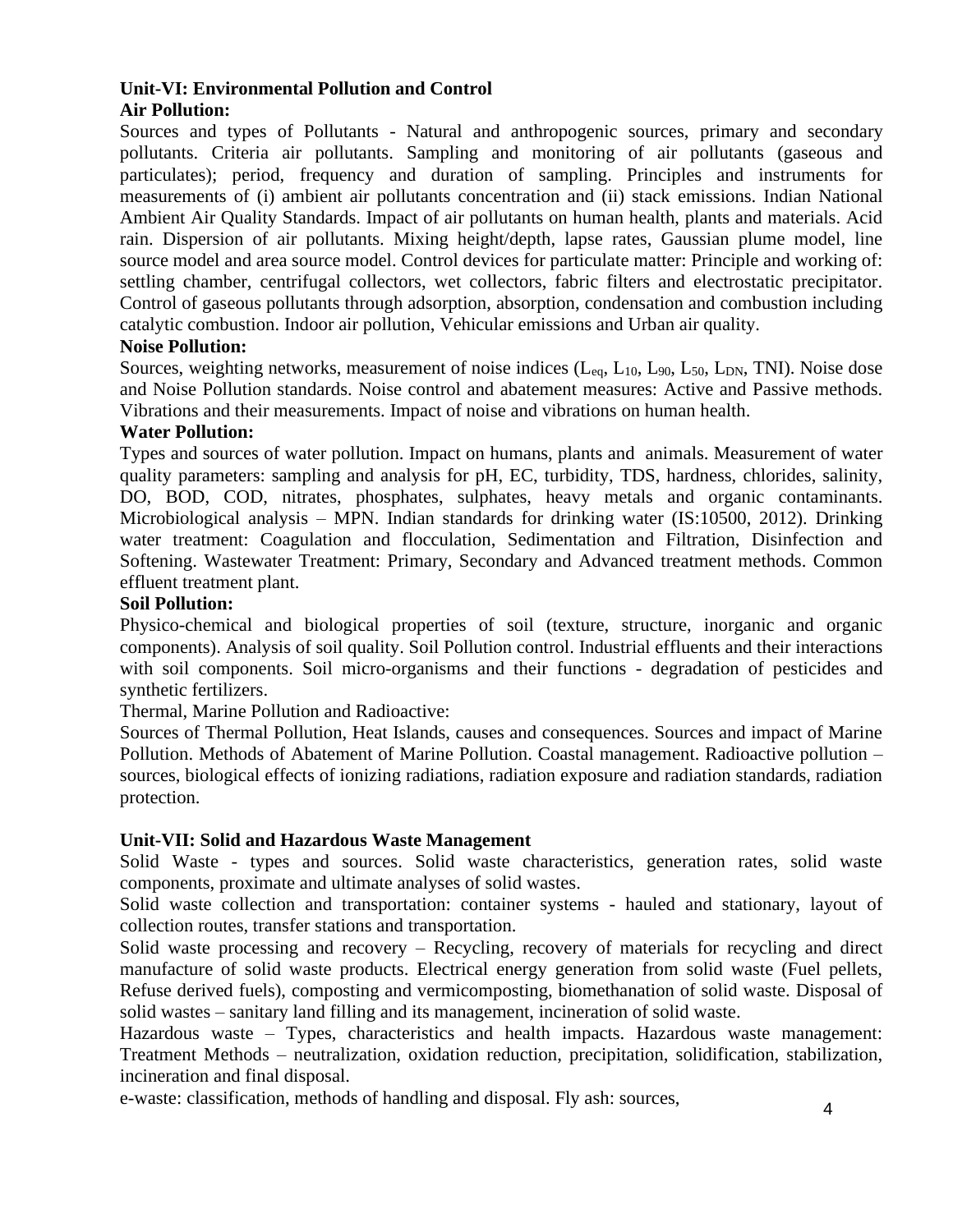composition and utilisation.

Plastic waste: sources, consequences and management.

# **Unit-VIII: Environmental Assessment, Management and Legislation**

Aims and objectives of Environmental Impact Assessment (EIA). Environmental Impact Statement (EIS) and Environmental Management Plan (EMP). EIA Guidelines. Impact Assessment Methodologies. Procedure for reviewing EIA of developmental projects. Life-cycle analysis, costbenefit analysis. Guidelines for Environmental Audit. Environmental Planning as a part of EIA and Environmental Audit. Environmental Management System Standards (ISO14000 series). EIA Notification, 2006 and amendments from time to time. Eco-labeling schemes.

Risk Assessment - Hazard identification, Hazard accounting, Scenarios of exposure, Risk characterization and Risk management.

Overview of Environmental Laws in India: Constitutional provisions in India (Article 48A and 51A). Wildlife Protection Act, 1972 amendments 1991, Forest Conservation Act, 1980, Indian Forest Act, Revised 1982, Biological Diversity Act, 2002, Water (Prevention and Control of Pollution) Act, 1974 amended 1988 and Rules 1975, Air (Prevention and Control of Pollution) Act, 1981 amended 1987 and Rules 1982, Environmental (Protection) Act, 1986 and Rules 1986, Motor Vehicle Act, 1988, The Hazardous and Other Waste (Management and Transboundary Movement) Rules, 2016, The Plastic Waste Management Rules, 2016, The Bio-Medical Waste Management Rules, 2016, The Solid Waste Management Rules, 2016, The e-waste (Management) Rules 2016, The Construction and Demolition Waste Management Rules, 2016, The Manufacture, Storage and Import of Hazardous Chemical (Amendment) Rules, 2000, The Batteries (Management and Handling) Rules, 2010 with Amendments, The Public Liability Insurance Act, 1991 and Rules 1991, Noise Pollution (Regulation and Control) Rules, 2000, Coastal Regulation Zones (CRZ) 1991 amended from time to time.

National Forest Policy, 1988, National Water Policy, 2002, National Environmental Policy, 2006.

Environmental Conventions and Agreements: Stockholm Conference on Human Environment 1972, Montreal Protocol, 1987, Conference of Parties (COPs), Basel Convention (1989, 1992), Ramsar Convention on Wetlands (1971), Earth Summit at Rio de Janeiro, 1992, Agenda-21, Global Environmental Facility (GEF), Convention on Biodiversity (1992), UNFCCC, Kyoto Protocol, 1997, Clean Development Mechanism (CDM), Earth Summit at Johannesburg, 2002, RIO+20, UN Summit on Millennium Development Goals, 2000, Copenhagen Summit, 2009. IPCC, UNEP, IGBP.

# **Unit-IX: Statistical Approaches and Modelling in Environmental Sciences**

Attributes and Variables: types of variables, scales of measurement, measurement of Central tendency and Dispersion, Standard error, Moments – measure of Skewness and Kurtosis, Basic concept of probability theory, Sampling theory, Distributions - Normal, log-normal, Binomial, Poisson,  $t<sub>1</sub><sup>2</sup>$  and F-distribution. Correlation, Regression, tests of hypothesis (t-test,  $2$ test ANOVA: one-way and two-way); significance and confidence limits. Approaches to development of environmental models; linear, simple and multiple regression models, validation and forecasting. Models of population growth and interactions: Lotka-Voltera model, Leslie's matrix model.

#### **Unit-X: Contemporary Environmental Issues**

Global Environmental Issues – Biodiversity loss, Climate change, Ozone layer depletion. Sea level rise. International efforts for environmental protection.

5 'Green India', National Mission for Sustainable Agriculture, National Mission on Strategic National Action Plan on Climate Change (Eight National missions – National Solar Mission, National Mission for Enhanced Energy Efficiency, National Mission on Sustainable Habitat, National Water Mission, National Mission for Sustaining the Himalayan Ecosystem, National Mission for a